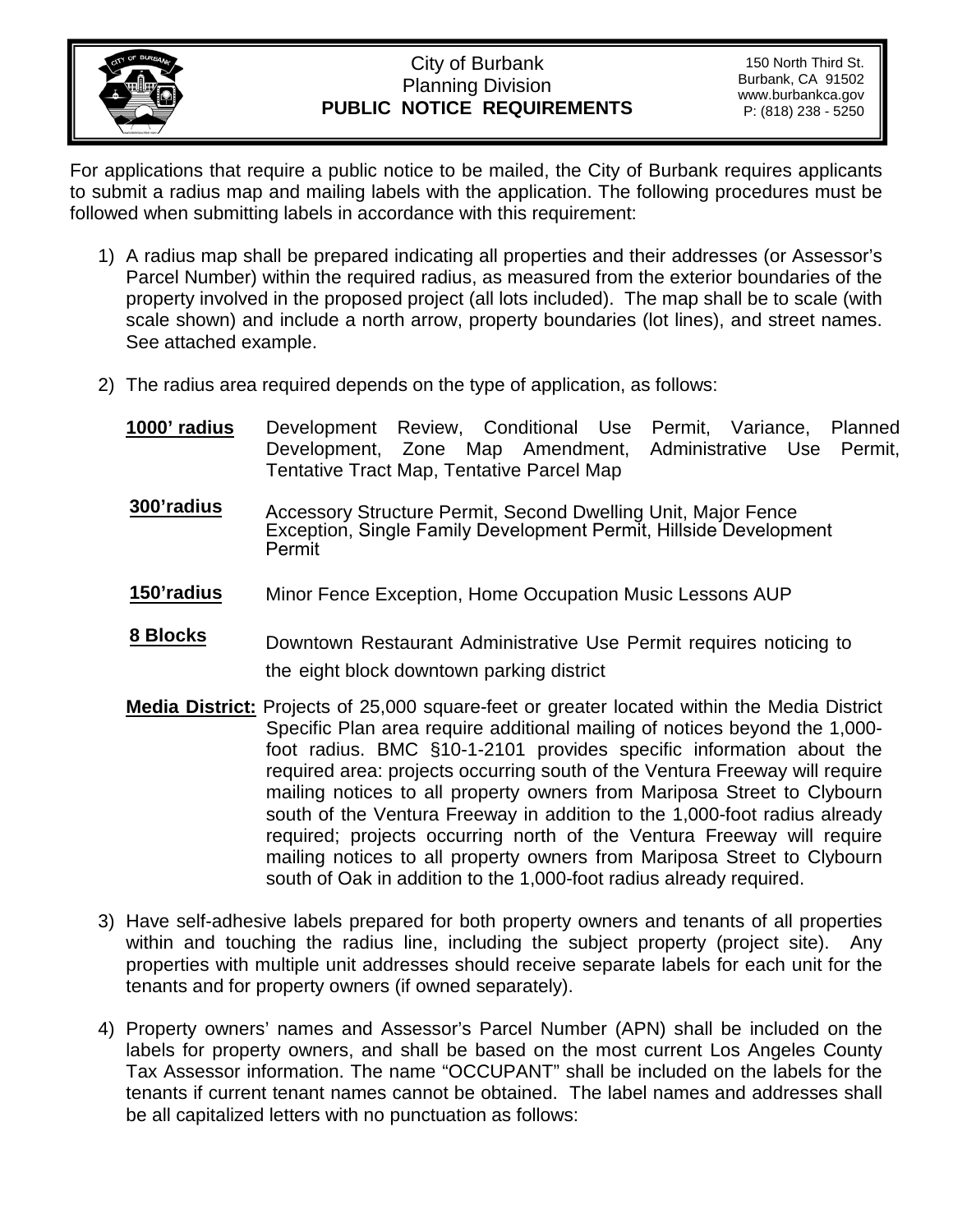Property Owner: APN: 1234-567-890 Occupant: OCCUPANT LOS ANGELES, CA 91001

JOHN SMITH 123 MAIN ST #101 456 MAPLE AVE #B BURBANK, CA 91502

APN: 1234-567-890 Full Name(s) Address St #Apt City State Zip

Sample Label (1" by 2¾")

Note: Use standard two-letter abbreviations for street suffixes (St, Dr, Av, etc.) and states (CA, AZ, etc.) and do not use periods or commas.

Type/Print the APNs and mailing addresses on 1" by 2¾" labels, on 3-column 8½" by 11" sheets (30 to 33 labels per sheet) of mailing labels, such as Avery 5160 or 5960 (available at office supply stores). Other label formats are not acceptable. Use a separate page for each set of labels.

- 5) Upon submittal of your application, submit **two (2) sets** of the mailing labels **and one (1)** non-adhesive copy of the labels. Additional sets may be required should the application be appealed or require additional meetings.
- 6) Submit an Affidavit with the mailing labels verifying that the list and labels are true and correct, and based upon the most current available Los Angeles County Tax Assessor's data. The Affidavit must have the name, address, and telephone number of the company and the person that created the labels. (See attached affidavit)
- 7) Pay a fee of \$250 for each public notice that must be mailed (except for Single Family Development Permits, explained below). The \$250 will typically be collected at the time of application. For example, an Administrative Use Permit or similar application that requires only one public notice to be mailed would require one fee of \$250. For a discretionary application that requires a Community Meeting, Planning Board hearing, and City Council hearing (three notices) the fee would be  $3 \times $250 = $750$  total. The assigned project planner will also coordinate with the applicant for payment of any outstanding fees.
- 8) Labels must provide current information. Labels more than one year old (more than twelve months since submittal) must be updated with current information from the L.A. County Assessor's Office, and re-submitted with 2 sets of mailing labels plus one non-adhesive copy.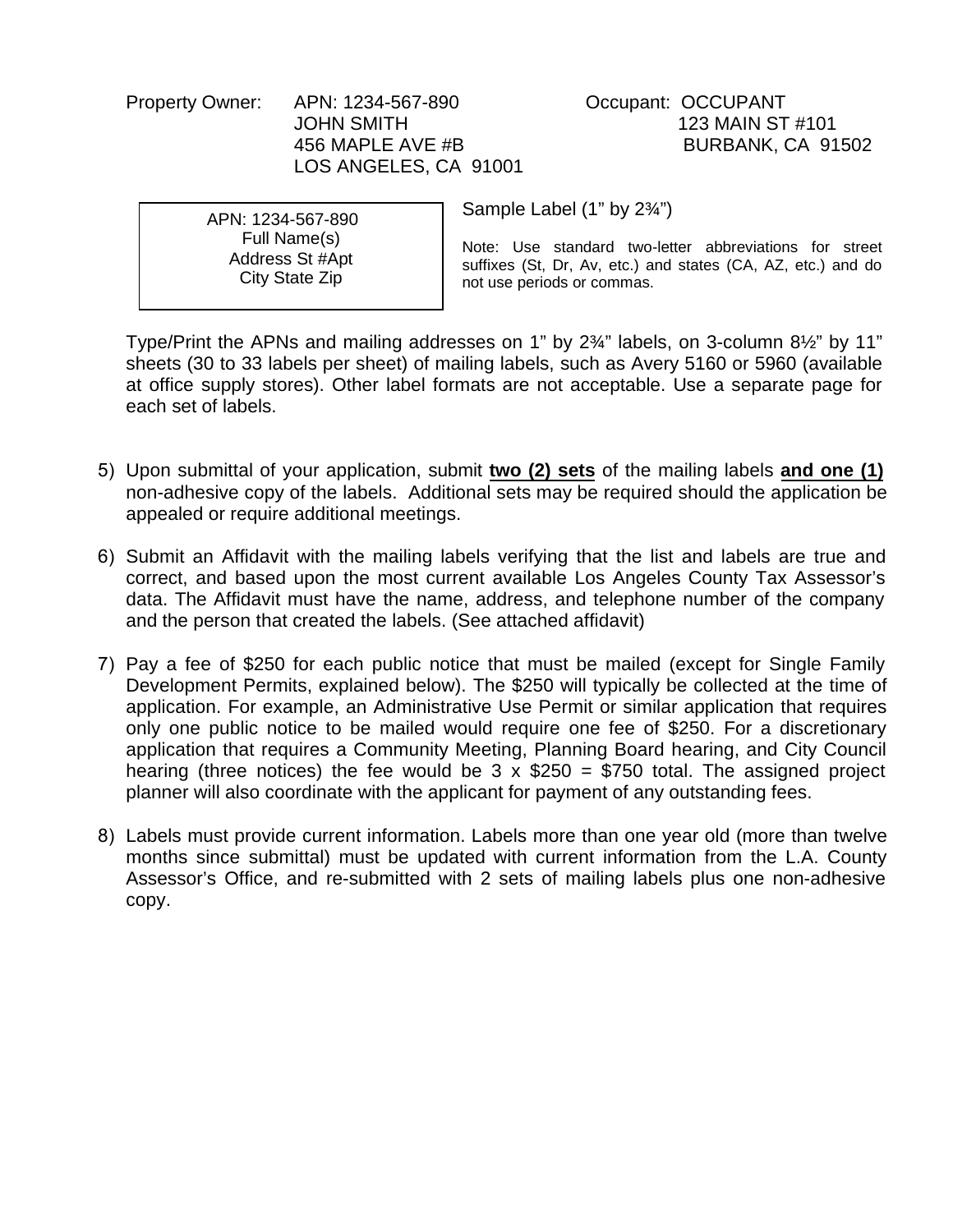

Example of a 300' Radius Map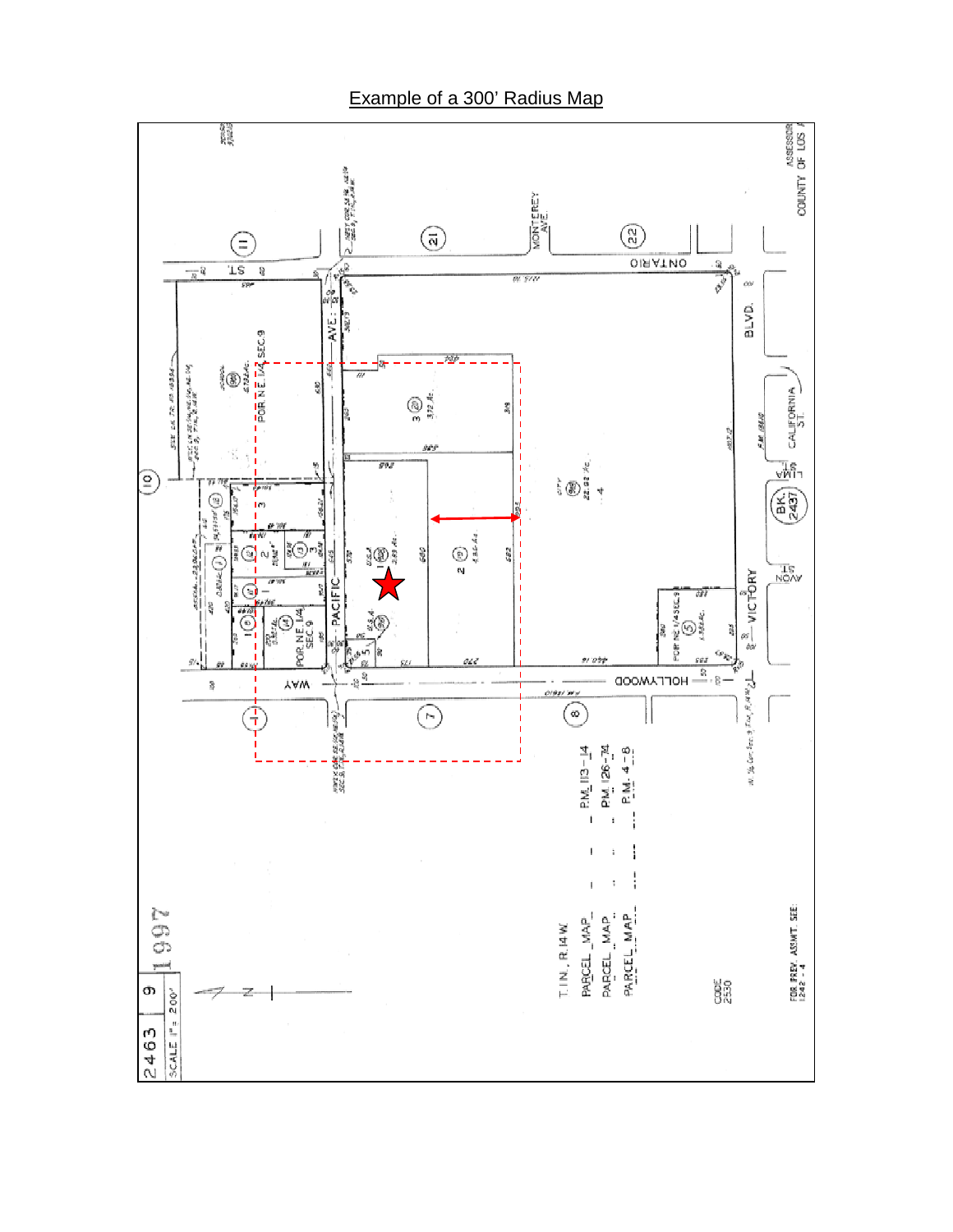### **LABELS AFFIDAVIT**

TO: City of Burbank Community Development Department Planning Division

REFERENCE:

**Name of Applicant** 

 **Address of Subject Property** 

 **Type of Application** 

#### **Daytime Telephone Number**

As the applicant for the above-referenced project, I hereby declare that the attached labels are from the latest Los Angeles County Tax Assessor's roll data. I further declare that all labels within the required radius are included for both property owners and tenants for each property. The information is accurate to the best of my knowledge.

I/WE DECLARE UNDER PENALTY OF PERJURY THAT THE FOREGOING IS TRUE AND CORRECT.

EXECUTED ON AT RESERVE A LOCALIFORNIA.

PREPARER'S SIGNATURE PRINT PREPARER'S INIDIVDUAL AND COMPANY NAME

PREPARER'S ADDRESS PREPARER'S PHONE NUMBER

#### **FOR OFFICIAL USE ONLY**

Received by: Note Received: Note Received: Note Received: Note Received: Note Received: Note All 2008. The Contract of the Contract of the Contract of the Contract of the Contract of the Contract of the Contract of the Con

Accepted by: Radius map & labels Attached:

**COMMENTS:** 

v:\Application Forms\affidavit labels